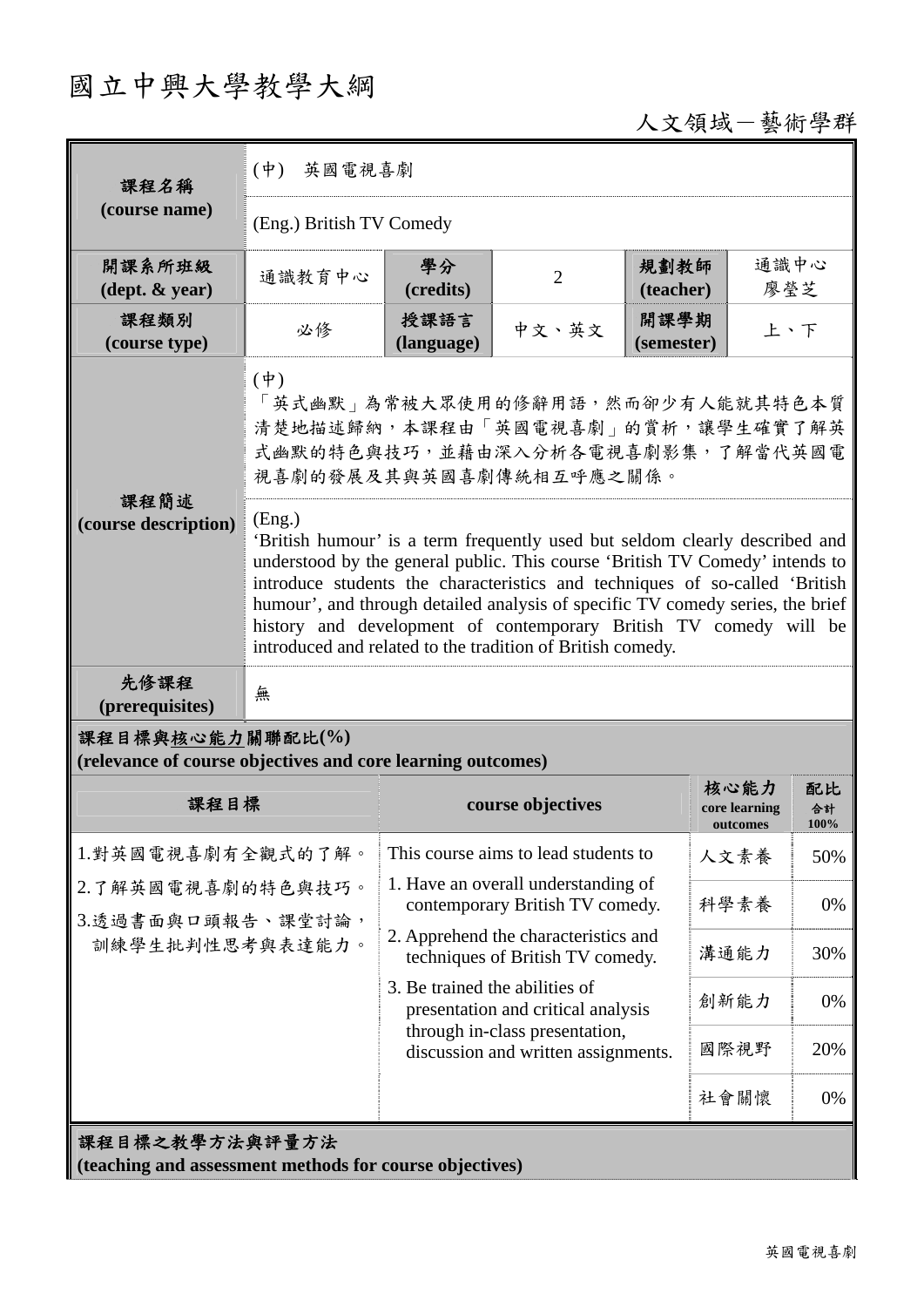| 教學方法 (teaching methods)                                                      |                | 學習評量方式 (evaluation)                                                         |  |  |  |  |
|------------------------------------------------------------------------------|----------------|-----------------------------------------------------------------------------|--|--|--|--|
| 講授<br>Lectures<br>討論/報告 Discussion & presentations                           |                | 30%<br>Presentation<br>30%<br>Midterm assignment<br>Final assignment<br>40% |  |  |  |  |
| 授課內容(單元名稱與內容、習作 / 考試進度、備註)<br>(course content and homework / tests schedule) |                |                                                                             |  |  |  |  |
|                                                                              | 週次             | 授<br>課<br>大<br>綱                                                            |  |  |  |  |
|                                                                              | 1              | 課程簡介 Introduction                                                           |  |  |  |  |
|                                                                              | $\overline{2}$ | 派森風格喜劇 I Pythonesque I                                                      |  |  |  |  |
|                                                                              | 3              | 派森風格喜劇 II Pythonesque II                                                    |  |  |  |  |
|                                                                              | $\overline{4}$ | 時代喜劇 I Period Comedy I                                                      |  |  |  |  |
|                                                                              | 5              | 時代喜劇 II Period Comedy II                                                    |  |  |  |  |
|                                                                              | 6              | 課堂討論與報告 Presentations & Discussion                                          |  |  |  |  |
|                                                                              | $\overline{7}$ | 情慾喜劇I<br>Sex Comedy I                                                       |  |  |  |  |
|                                                                              | 8              | 情慾喜劇 II Sex Comedy II                                                       |  |  |  |  |
|                                                                              | 9              | 期中報告<br>Midterm Presentation & Assignment Submission                        |  |  |  |  |
|                                                                              | 10             | 政治喜劇 Political Comedy                                                       |  |  |  |  |
|                                                                              | 11             | 課堂討論與報告 Presentations & Discussion                                          |  |  |  |  |
|                                                                              | 12             | 無禮與難堪 I<br>Rudeness & Embarrassment I                                       |  |  |  |  |
|                                                                              | 13             | 無禮與難堪 II Rudeness & Embarrassment II                                        |  |  |  |  |
|                                                                              | 14             | Rudeness & Embarrassment III<br>無禮與難堪 III                                   |  |  |  |  |
|                                                                              | 15             | Presentations & Discussion<br>課堂討論與報告                                       |  |  |  |  |
|                                                                              | 16             | 荒謬的現實<br><b>Absurd Reality</b>                                              |  |  |  |  |
|                                                                              | 17             | Presentations & Discussion<br>課堂討論與報告                                       |  |  |  |  |
|                                                                              | 18             | 期末報告<br>Final Presentation & Assignment Submission                          |  |  |  |  |

## 教科書與參考書目(書名、作者、書局、代理商、說明) **(textbook & other references)**

Carpenter, Humphrey. *A Great, Silly Grin: The British Satire Boom of the 1960s*. London: Da Capo Press, 2000.

Fox, Kate. *Watching the English: The Hidden Rules of English Behaviour*. London: Hodder & Stoughton, 2005.

Gray, Jonathan. *Satire TV: Politics and Comedy in the Post-Network Era*. New York: New York University Press, 2009.

Lockyer, Sharon. *Reading Little Britain: Comedy Matters on Contemporary Television: Yeah But Groundbreaking TV Comedy*. London: I B Tauris & Co, 2010.